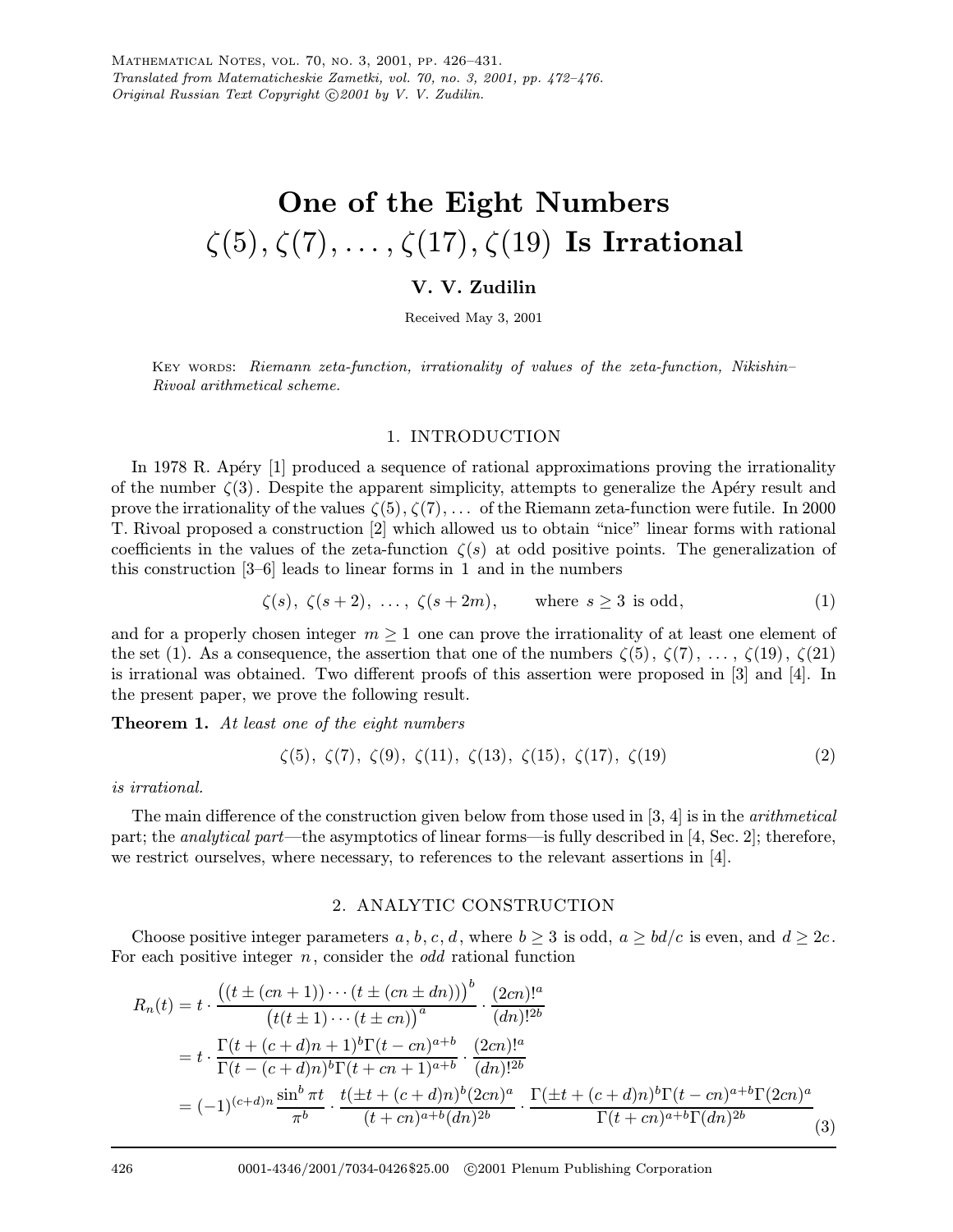and assign to it the number

$$
I_n = \frac{1}{(b-1)!} \sum_{t=cn+1}^{\infty} \frac{d^{b-1}R(t)}{dt^{b-1}} = -\frac{1}{2\pi i} \int_{M-i\infty}^{M+i\infty} \pi^b \cot_b \pi t \cdot R_n(t) dt,
$$

where M is an arbitrary constant from the interval  $cn < M < (c+d)n$  and

$$
\cot_b z = \frac{(-1)^{b-1}}{(b-1)!} \frac{d^{b-1} \cot z}{dz^{b-1}}, \qquad b = 1, 2, \dots
$$

(see [4, Lemma 2.4]). As is readily verified, the number  $I_n$  is a linear form with rational coefficients in the numbers

$$
1, \zeta(b+2), \zeta(b+4), \ldots, \zeta(a+b-2) \tag{4}
$$

(see [4, Lemma 1.1]).

Setting  $r = d/(2c)$ , replacing  $(dn)!^{2b}$  by  $(2cn)!^{bd/c}$  and cn by n in the definition of  $R_n(t)$ , we obtain the linear forms  $I_n$  (see [4]) in the numbers (4) (for even a and odd b). The only difference from [4] is the appearance of the additional factor t in (3); this makes it possible to consider the numbers  $a, b$  of different parity (this device was used in [3]), which does not affect the asymptotics of  $I_n$  as  $n \to \infty$ . Therefore, we can use Proposition 2.3 from [4].

**Lemma 1.** Suppose that for a real root  $\mu_1 \in (c+d, +\infty)$  of the polynomial

$$
(\tau + c + d)^{b}(\tau - c)^{a+b} - (\tau - c - d)^{b}(\tau + c)^{a+b}
$$
\n(5)

the following inequality is valid:

$$
\mu_1 \le c + d + (2c + d)d \cdot \min\left\{\frac{b}{8c(a+b)}, \frac{1}{12(c+d)}\right\},\
$$

and  $\tau_0$  is a complex root of (5) in the domain  $\text{Re}\,\tau > 0$ ,  $\text{Im}\,\tau > 0$  with is the maximum possible real part  $\text{Re}\,\tau_0$ . Further, suppose that the function

$$
f_0(\tau) = b(c+d) \log(\tau + c + d) + b(c+d) \log(-\tau + c + d)
$$
  
-  $(a+b)c \log(\tau - c) - (a+b)c \log(\tau + c) + 2ac \log(2c) - 2bd \log d$ 

satisfies the condition

$$
\mathop{\rm Im}\nolimits f_0(\tau_0)\not\equiv 0\ (\mathop{\rm mod}\nolimits \pi\mathbb{Z}).
$$

Then

$$
\overline{\lim}_{n \to \infty} \frac{\log |I_n|}{n} = \text{Re}\, f_0(\tau_0).
$$

#### 3. DENOMINATORS OF THE LINEAR FORMS

To study of the arithmetical properties of the linear forms  $I_n$ , let us express the function (3) as  $R_n(t) = tH_n(t)^a G_n(t)^b$ , where

$$
H_n(t) = \frac{(2cn)!}{t(t \pm 1)\cdots(t \pm cn)}, \qquad G_n(t) = \frac{(t \pm (cn+1))\cdots(t \pm (cn+dn))}{(dn)!^2}.
$$

The following assertion is a generalization of the arithmetical Nikishin–Rivoal scheme.

MATHEMATICAL NOTES Vol. 70 No. 3 2001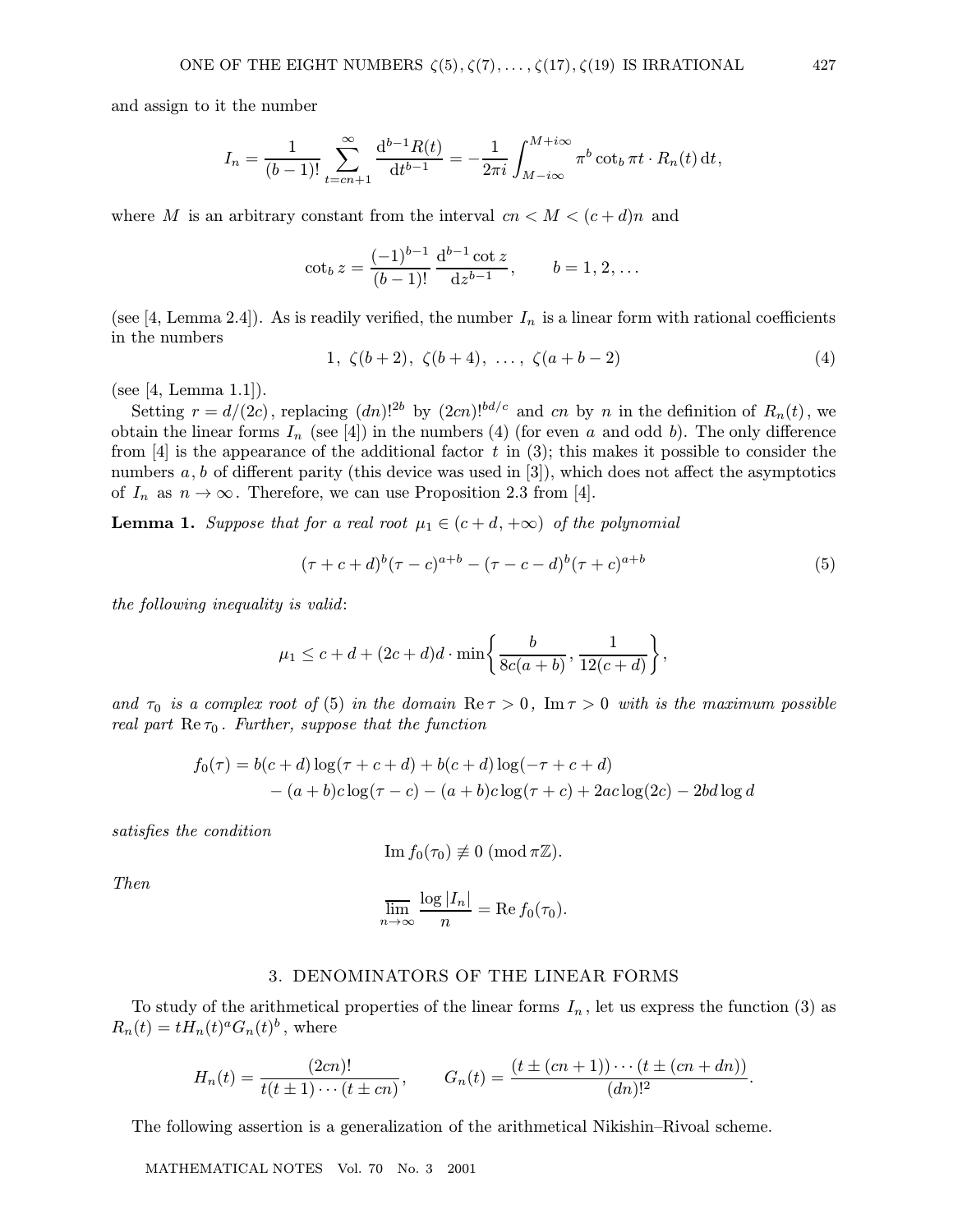**Lemma 2** [4, Lemma 4.1]. Suppose that for a polynomial  $P(t)$ , deg  $P(t) < m(n+1)$ , the rational (not necessarily irreducible) function

$$
R(t) = \frac{P(t)}{((t+s)(t+s+1)\cdots(t+s+n))^{m}}
$$

satisfies, for each  $j = 0, 1, \ldots, m - 1$ , the inclusions

$$
\frac{D_n^j}{j!} \frac{\mathrm{d}^j}{\mathrm{d}t^j} \big( R(t)(t+k)^m \big) \big|_{t=-k} \in \mathbb{Z}, \qquad k=s, s+1, \dots, s+n,\tag{6}
$$

where  $D_n$  is the least common multiple of the numbers  $1, 2, \ldots, n$ . Then the inclusions (6) are satisfied for all nonnegative integers j .

It follows from Lemma 2 that for all nonnegative integers  $j$  we have

$$
\frac{D_{2cn}^j}{j!} \frac{\mathrm{d}^j}{\mathrm{d}t^j} \big( H_n(t)(t+k) \big) \bigg|_{t=-k} \in \mathbb{Z}, \qquad k=0, \pm 1, \dots, \pm cn. \tag{7}
$$

In addition, from the properties of integer-valued polynomials (see, for example, [7])

$$
\frac{(t+(cn+1))\cdots(t+(cn+dn))}{(dn)!}, \qquad \frac{(t-(cn+1))\cdots(t-(cn+dn))}{(dn)!}
$$

and fromthe Leibniz rule for differentiating a product, we obtain the inclusions

$$
\frac{D_{dn}^j}{j!} \frac{\mathrm{d}^j}{\mathrm{d}t^j} G_n(t) \bigg|_{t=-k} \in \mathbb{Z}, \qquad k = 0, \pm 1, \pm 2, \dots \,.
$$
 (8)

**Lemma 3** (cf.  $[4, \text{Lemma } 4.5]$ ). For each prime p, let us define the exponents

$$
\nu_p = \min_{k=0,\pm 1,\dots,\pm cn} \left\{ \text{ord}_p \, \frac{((c+d)n+k)! \, ((c+d)n-k)!}{(cn+k)! \, (cn-k)! \, (dn)!^2} \right\} \tag{9}
$$

and set

$$
\Pi_n = \prod_{p \; : \; \sqrt{(2c+d)n} < p \leq dn} p^{\nu_p}.\tag{10}
$$

Then for all nonnegative integers j we have

$$
\Pi_n^{-1} \cdot D_{dn}^j \frac{\mathrm{d}^j}{\mathrm{d}t^j} G_n(t) \Big|_{t=-k} \in \mathbb{Z}, \qquad k = 0, \pm 1, \dots, \pm cn. \tag{11}
$$

Proof. Since

$$
G_n(t)|_{t=-k} = (-1)^{dn} \frac{((c+d)n+k)! ((c+d)n-k)!}{(cn+k)! (cn-k)! (dn)!^2}, \qquad k=0, \pm 1, \ldots, \pm cn,
$$

the inclusions (11) for  $j = 0$  follow from (9), (10).

For any prime  $p$ , let us prove by induction on  $j$  that

$$
\operatorname{ord}_p\bigg(\Pi_n^{-1}\cdot D_{dn}^j\frac{\mathrm{d}^j}{\mathrm{d}t^j}G_n(t)\bigg|_{t=-k}\bigg)\geq 0, \qquad k=0,\pm 1,\ldots,\pm cn. \tag{12}
$$

MATHEMATICAL NOTES Vol. 70 No. 3 2001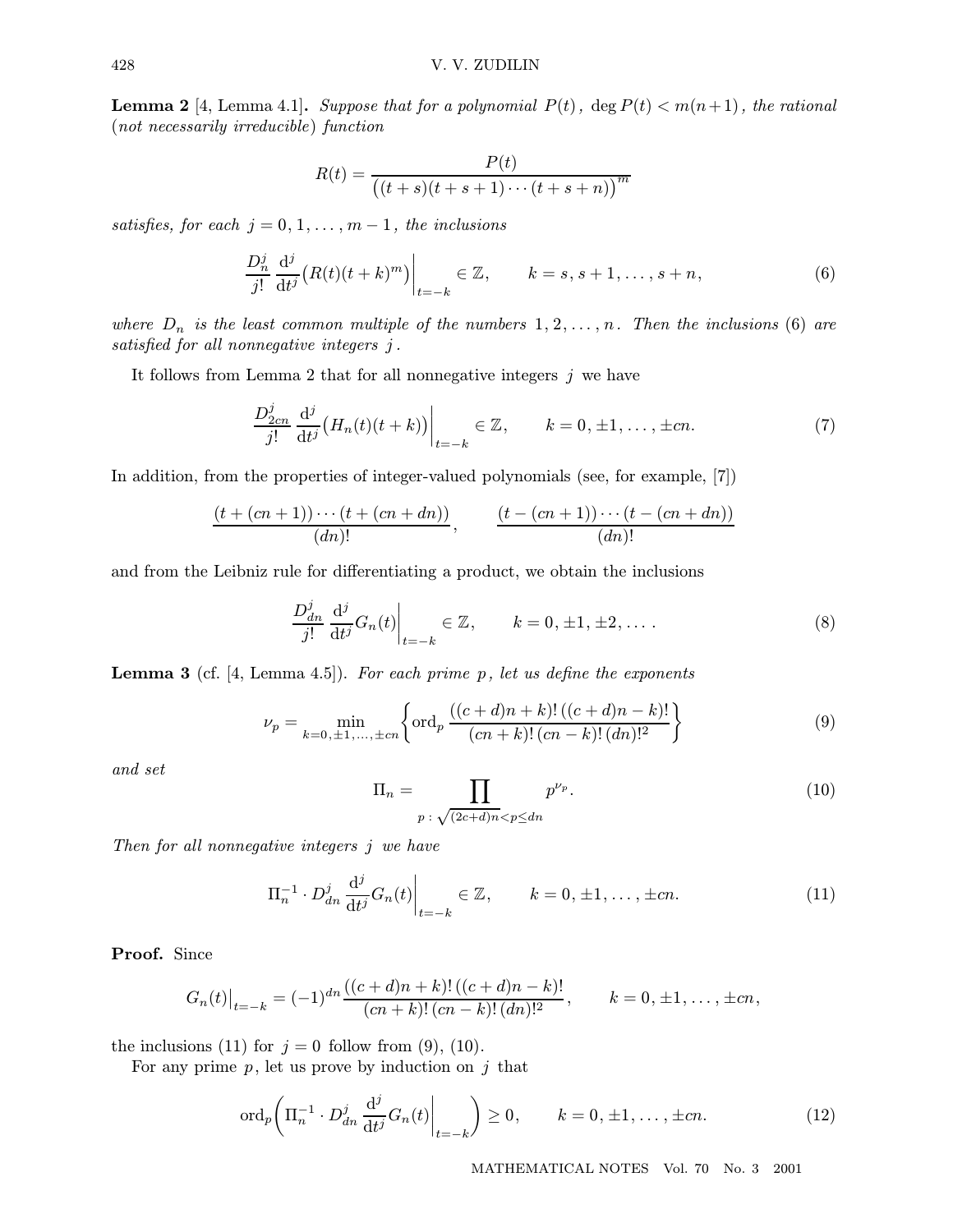We shall prove the estimates (12) for  $j+1$ , assuming them to be proved for all the previous values of j. If the prime p does not divide  $\Pi_n$ , then  $\text{ord}_p \Pi_n^{-1} = 0$  and relations (12) follow from (8). Therefore, we next assume that p is a divisor of  $\Pi_n$ , whence, in particular,  $p > \sqrt{(2c+d)n}$  and  $p \leq dn$ . Setting

$$
g_n(t) = \frac{G'_n(t)}{G_n(t)} = \sum_{l=cn+1}^{cn+dn} \frac{1}{t \pm l},
$$

we obtain

$$
\frac{d^{j+1}G_n(t)}{dt^{j+1}} = \frac{d^j}{dt^j} (g_n(t)G_n(t)) = \sum_{m=0}^j \binom{m}{j} \cdot \frac{d^{j-m}g_n(t)}{dt^{j-m}} \cdot \frac{d^mG_n(t)}{dt^m}.
$$
(13)

For  $m \leq j$ , we have

$$
\operatorname{ord}_p\left(\frac{\mathrm{d}^{j-m}g_n(t)}{\mathrm{d}t^{j-m}}\bigg|_{t=-k}\right) = \operatorname{ord}_p\left(\sum_{l=cn+1}^{cn+dn} \frac{1}{(l\pm k)^{j-m+1}}\right) \ge -(j-m+1),
$$
\n
$$
k = 0, \pm 1, \dots, \pm cn,
$$
\n(14)

since  $p > \sqrt{(2c + d)n}$  and  $|l \pm k| \le (2c + d)n$  for all the denominators in (14); we also have

$$
\operatorname{ord}_p D_{dn}^{j-m+1} \ge j-m+1,\tag{15}
$$

since  $p \leq dn$ ; and, finally,

$$
\operatorname{ord}_p\bigg(\Pi_n^{-1}\cdot D_{dn}^m\cdot \frac{\mathrm{d}^m G_n(t)}{\mathrm{d}t^m}\bigg|_{t=-k}\bigg) \ge 0, \qquad k=0,\pm 1,\ldots,\pm cn,\tag{16}
$$

by the induction assumption. Substituting  $t = -k$  into (13) and using the estimates (14)–(16), we find that the estimates (12) are satisfied for  $j + 1$ . Thus the induction step is justified. The lemma is proved.  $\square$ 

Set  $a_0 = \lfloor bd/c \rfloor \ge bd/c$ . From Lemma 3, the inclusions (7), and the Leibniz rule, in view of  $d \geq 2c$ , for all nonnegative integers j we obtain

$$
\Pi_n^{-b} \cdot D_{dn}^j \frac{\mathrm{d}^j}{\mathrm{d}t^j} \big( G_n(t)^b \cdot H_n(t)^{a_0} (t+k)^{a_0} \big) \Big|_{t=-k} \in \mathbb{Z}, \qquad k=0, \pm 1, \ldots, \pm cn.
$$

Hence, in particular, for  $j = 0, 1, \ldots, a_0 - 1$  we have

$$
a_0! \Pi_n^{-b} \cdot \left(\frac{D_{dn}}{D_{2cn}}\right)^{a_0-1} \cdot \frac{D_{2cn}^j}{j!} \frac{d^j}{dt^j} \left(G_n(t)^b \cdot H_n(t)^{a_0} (t+k)^{a_0}\right)\Big|_{t=-k} \in \mathbb{Z},
$$
  
\n
$$
k = 0, \pm 1, \dots, \pm cn.
$$
\n(17)

By Lemma 2, the inclusions  $(17)$  are valid for all nonnegative integers j, since

$$
\deg G_n(t)^b = 2bdn < a_0(2cn+1) = \deg H_n(t)^{a_0}.
$$

Therefore, by standard arguments (see, for example, [4, Lemma 1.4] or [3, Lemma 2]), we obtain the following assertion.

MATHEMATICAL NOTES Vol. 70 No. 3 2001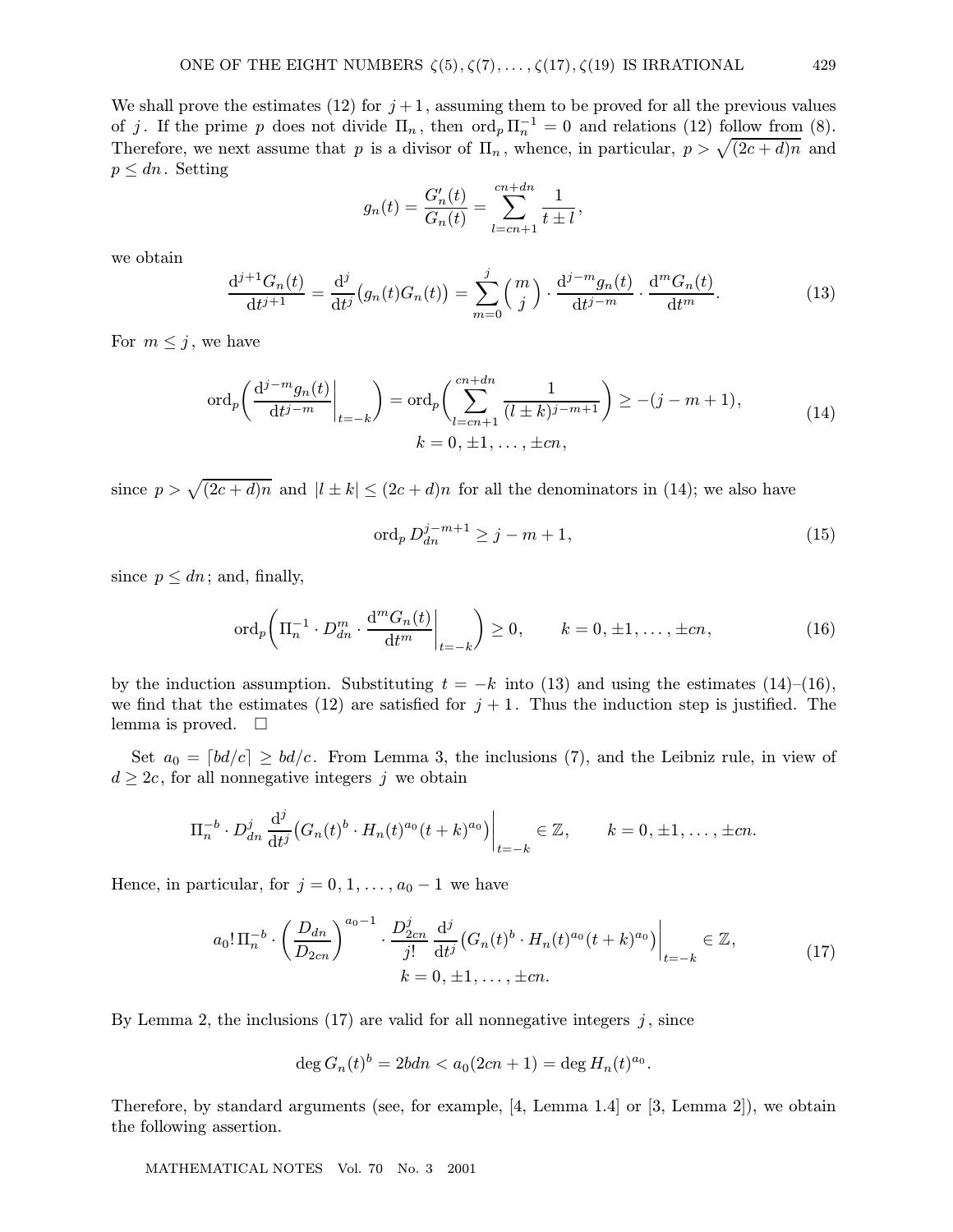Lemma 4. The numbers

$$
\tilde{I}_n = a_0! \Pi_n^{-b} \cdot D_{dn}^{a_0 - 1} \cdot D_{2cn}^{a + b - a_0} \cdot I_n \tag{18}
$$

are linear forms in the numbers (4) with integer coefficients.

The asymptotics of  $D_{dn}$  and  $D_{2cn}$  in (18) as  $n \to \infty$  is determined by the asymptotic law of distribution of the primes:

$$
\lim_{n \to \infty} \frac{\log D_n}{n} = 1. \tag{19}
$$

To calculate the asymptotic behavior of  $\Pi_n$  as  $n \to \infty$ , we should note that, by (9), for the primes  $p > \sqrt{(2b+c)n}$  we have

$$
\nu_p \ge \varphi\left(\frac{n}{p}\right) = \varphi\left(\frac{n}{p} - \left\lfloor \frac{n}{p} \right\rfloor\right),\tag{20}
$$

where

$$
\varphi(x) = \min_{y \in \mathbb{R}} \left\{ \lfloor (c+d)x + y \rfloor + \lfloor (c+d)x - y \rfloor - \lfloor cx + y \rfloor - \lfloor cx - y \rfloor - 2\lfloor dx \rfloor \right\}.
$$
 (21)

The function under the sign of the minimum in  $(21)$  is periodic (with period 1) in each argument; therefore, the minimum can be taken only for  $y \in [0, 1)$ . Using the arguments of Chudnovskii and Hata, by  $(10)$ ,  $(20)$ ,  $(19)$ , we finally obtain

$$
\varpi = \lim_{n \to \infty} \frac{\log \Pi_n}{n} \ge \int_0^1 \varphi(x) \, d\psi(x) - \int_0^{1/d} \varphi(x) \, \frac{dx}{x^2} \tag{22}
$$

(see [4, Lemma 4.4 and the proof of Lemma 4.5]), where  $\psi(x)$  is the logarithmic derivative of the gamma-function, while the subtraction on the right-hand side of (22) "eliminates" the primes  $p > dn$ .

#### 4. PROOF OF THEOREM 1

To obtain the result announced in the title, we assume  $a = 18$ ,  $b = 3$ ,  $c = 3$ , and  $d = 7$ . Then  $a_0 = \lfloor bd/c \rfloor = 7$  and

$$
\mu_1 \approx 10.305445
$$
,  $\tau_0 \approx 9.856603 + 0.197639i$ ,  $f_0(\tau_0) \approx -123.071169 - 30.779083i$ .

In this case, for  $x \in [0, 1)$  the function (21) is of the form

$$
\varphi(x) = \begin{cases} 1 & \text{if } x \in \left[\frac{1}{10}, \frac{1}{7}\right) \cup \left[\frac{1}{4}, \frac{2}{7}\right) \cup \left[\frac{2}{5}, \frac{3}{7}\right) \cup \left[\frac{11}{20}, \frac{4}{7}\right) \cup \left[\frac{13}{20}, \frac{2}{3}\right) \\ & \cup \left[\frac{7}{10}, \frac{5}{7}\right) \cup \left[\frac{4}{5}, \frac{5}{6}\right) \cup \left[\frac{17}{20}, \frac{6}{7}\right) \cup \left[\frac{19}{20}, 1\right), \\ 0 & \text{for other values of } x \in [0, 1); \end{cases}
$$

therefore, by (22), we have  $\varpi \ge 1.150969$ . Finally, for the linear forms (18) with integer coefficients in 1 and in the numbers (2), by Lemmas 1 and 4, we have

$$
\overline{\lim}_{n \to \infty} \frac{\log |\tilde{I}_n|}{n} = -b\varpi + (a_0 - 1)d + 2(a + b - a_0)c + \text{Re } f_0(\tau_0) < -0.524077,
$$

and hence there is an irrational number among the numbers (2).